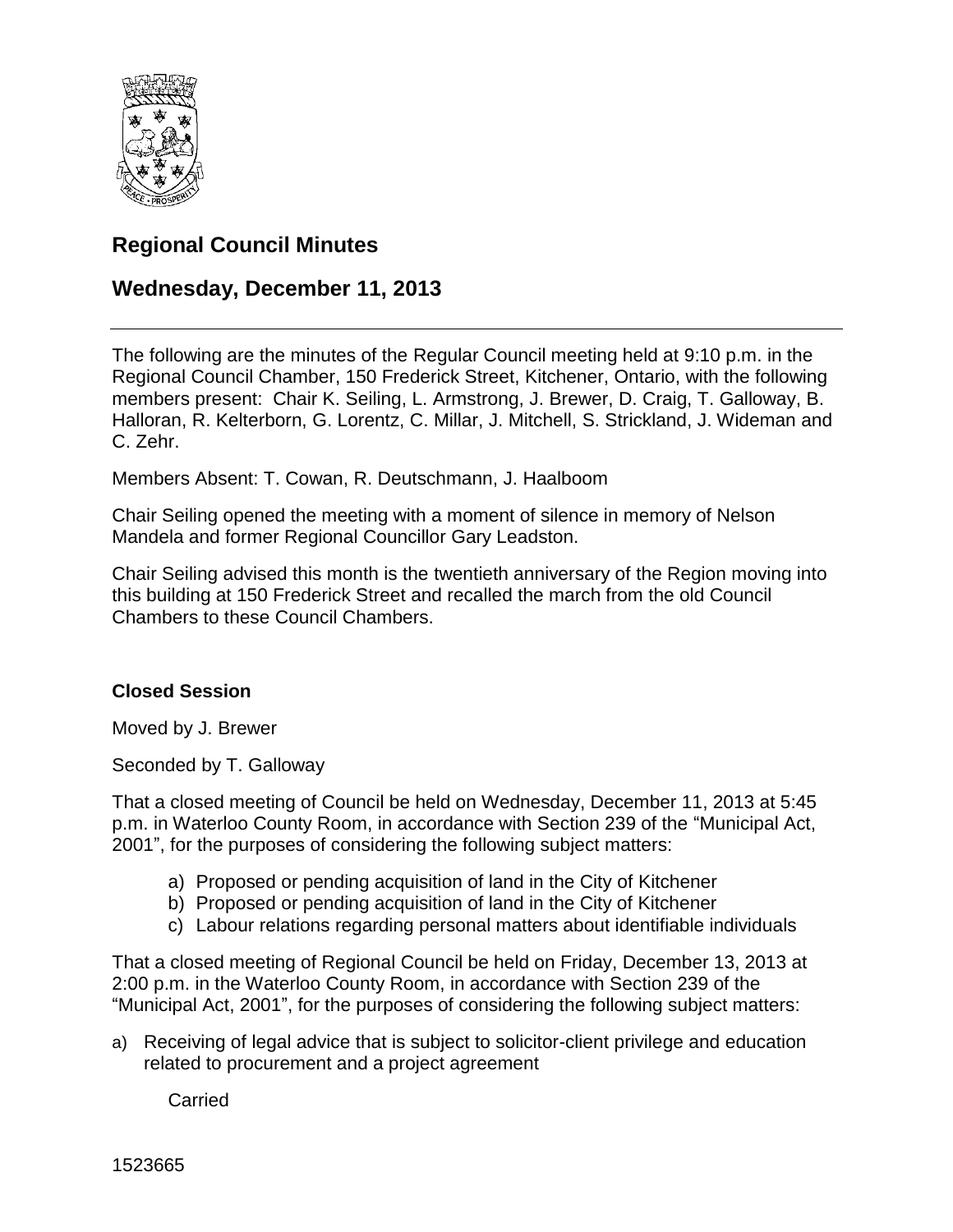Moved by C. Millar

Seconded by J. Brewer

That Council reconvene in Open Session.

Carried

### **Declarations of Pecuniary Interest Under "The Municipal Conflict of Interest Act"**

K. Seiling declared a pecuniary interest with respect to two items on the Closed Council agenda and from this agenda Item # 10 from the Planning and Works Summary of Recommendations, and two additional items from closed session, due to two of his adult children who own residential properties within the proposed light rail transit corridor.

T. Galloway declared a pecuniary interest with respect to Item # 10 (3) from the Planning and Works Summary of Recommendations, due to his employment at the University of Waterloo.

S. Strickland disclosed a pecuniary interest with respect to Report CR-RS-13-100 due to his employment.

#### **Presentations**

a) Helen Jowett, Chair of the Citizens Advisory Committee on Council Compensation, appeared before Council regarding CC-13-002, Council Compensation 2014-2018. Chair Seiling advised the policy has been to approve a recommendation prior to the opening of nominations for the Municipal Election. H. Jowett provided an overview of the work done by the Committee and thanked the staff that have assisted them, Angela Hinchberger, Penny Smiley and Janice Kroetsch. She highlighted the recommendations from the Committee and stated there is a strong sense of civic duty and desire to serve the community from Regional councillors.

Councillors had questions regarding analysis of comparator municipalities and linking Council compensation to staff increases.

S. Strickland put forward a motion based on the recommendation in the report with the removal of items b) and c) in clause 2 and referral of clause 4 (governance structure) to the Administration and Finance Committee. He suggested there needs to be discussion of potential consideration for councillors to be full time positions starting in 2018.

C. Zehr put forward an amendment to S. Strickland's motion to include items b) and c) in #2 as per the original report recommendation.

G. Lorentz requested a recorded vote on items 1, and 2 and the amendment.

Chair Seiling advised he would take each clause separately.

1523665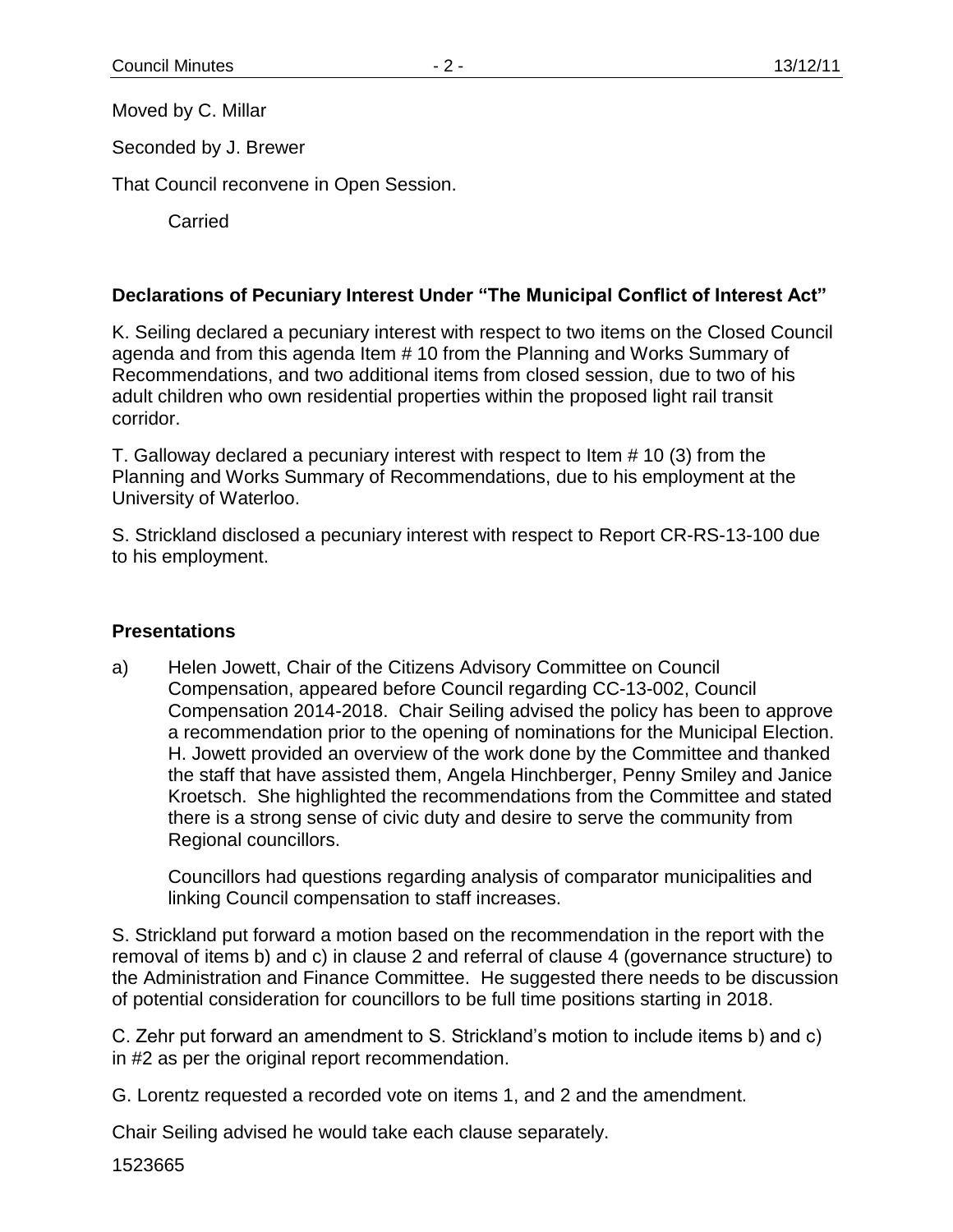Moved by S. Strickland

Seconded by G. Lorentz

That the Regional Municipality of Waterloo approve the following effective for the next term of Regional Council, December 1, 2014 to November 30, 2018:

1. Maintain the current base compensation rates for the positions of Regional Chair, Regional Councillor, and Regional Standing Committee Chair during the next term of Council;

**Carried** 

Yeas: L. Armstrong, J. Brewer, D. Craig, T. Galloway, B. Halloran, R. Kelterborn, G. Lorentz, J. Mitchell, K. Seiling, S. Strickland, J. Wideman, C. Zehr

Nays: C. Millar

Moved by S. Strickland

Seconded by G. Lorentz

- 2. Continue to adjust base compensation rates of the Regional Chair, Regional Councillor and Standing Committee Chair, effective January 1 each year in accordance with:
	- a. the average annual change in the all-items Consumer Price Index for Ontario for the previous year.

Moved by C. Zehr

Seconded by B. Halloran

That the following be included in clause 2:

the lesser of:

- b. the increase approved for non-union Regional staff; or
- c.  $3\%$ .

Carried

Yeas: L. Armstrong, J. Brewer, D. Craig, T. Galloway, B. Halloran, R. Kelterborn, J. Mitchell, K. Seiling, C. Zehr

Nays: G. Lorentz, C. Millar, S. Strickland, J. Wideman

Moved by S. Strickland

Seconded by G. Lorentz

2. Continue to adjust base compensation rates of the Regional Chair, Regional Councillor and Standing Committee Chair, effective January 1 each year in accordance with the lesser of: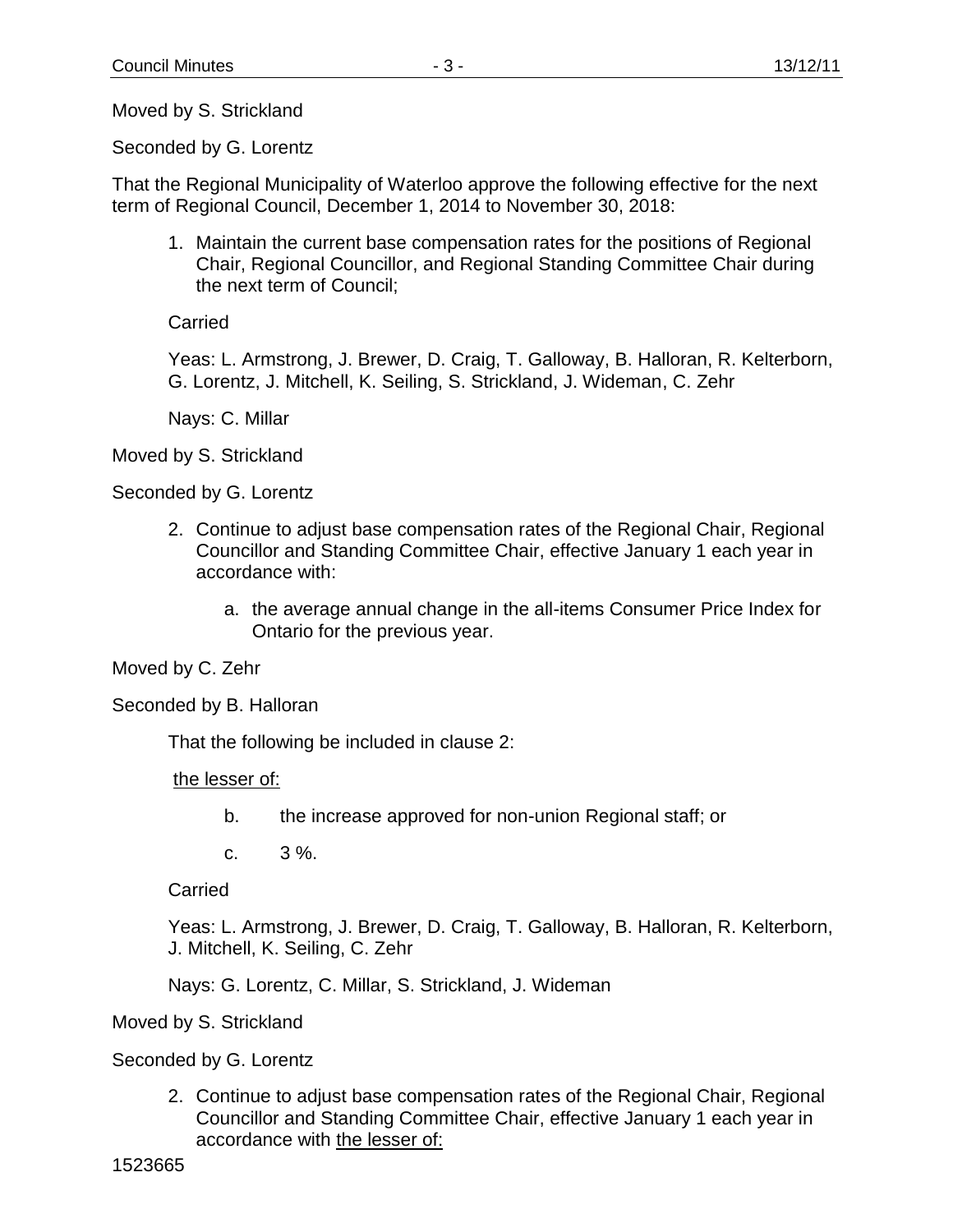a. the average annual change in the all-items Consumer Price Index for Ontario for the previous year; or

b. the increase approved for non-union Regional staff; or

c. 3 %.

Carried, as amended

Yeas: L. Armstrong, J. Brewer, D. Craig, T. Galloway, B. Halloran, R. Kelterborn, J. Mitchell, K. Seiling, S. Strickland, C. Zehr

Nays: G. Lorentz, C. Millar, J. Wideman

Moved by S. Strickland

Seconded by G. Lorentz

That the Regional Municipality of Waterloo approve the following effective for the next term of Regional Council, December 1, 2014 to November 30, 2018:

3. Continue the practice of establishing a Citizens Advisory Committee on Council Compensation during the third year of each Council term to conduct a review of Council compensation for the next term.

**Carried** 

Moved by S. Strickland

Seconded by G. Lorentz

4. That the following be referred to the Administration and Finance Committee: Should the Region find itself formally taking on additional responsibilities during the next few years such that it adds significantly to the workload of Councillors, Council may wish to consider initiating a separate, more thorough review of its governance structures, functions and processes.

- b) Alison Jackson, Friends of Waterloo Region Museum appeared before Council to present a cheque in the amount of \$15,000, representing their five year commitment of \$75,000. Some of these funds will be used towards the First Peoples Festival and costuming budget.
- c) 2013 Ontario Concrete Award, Fairway Road Grand River Bridge Thomas Schmidt, Commissioner Transportation and Environmental Services provided background information on the construction of the bridge, stating the award is in the structural design innovation category. He introduced John Stephenson, Project Manager who accepted the award.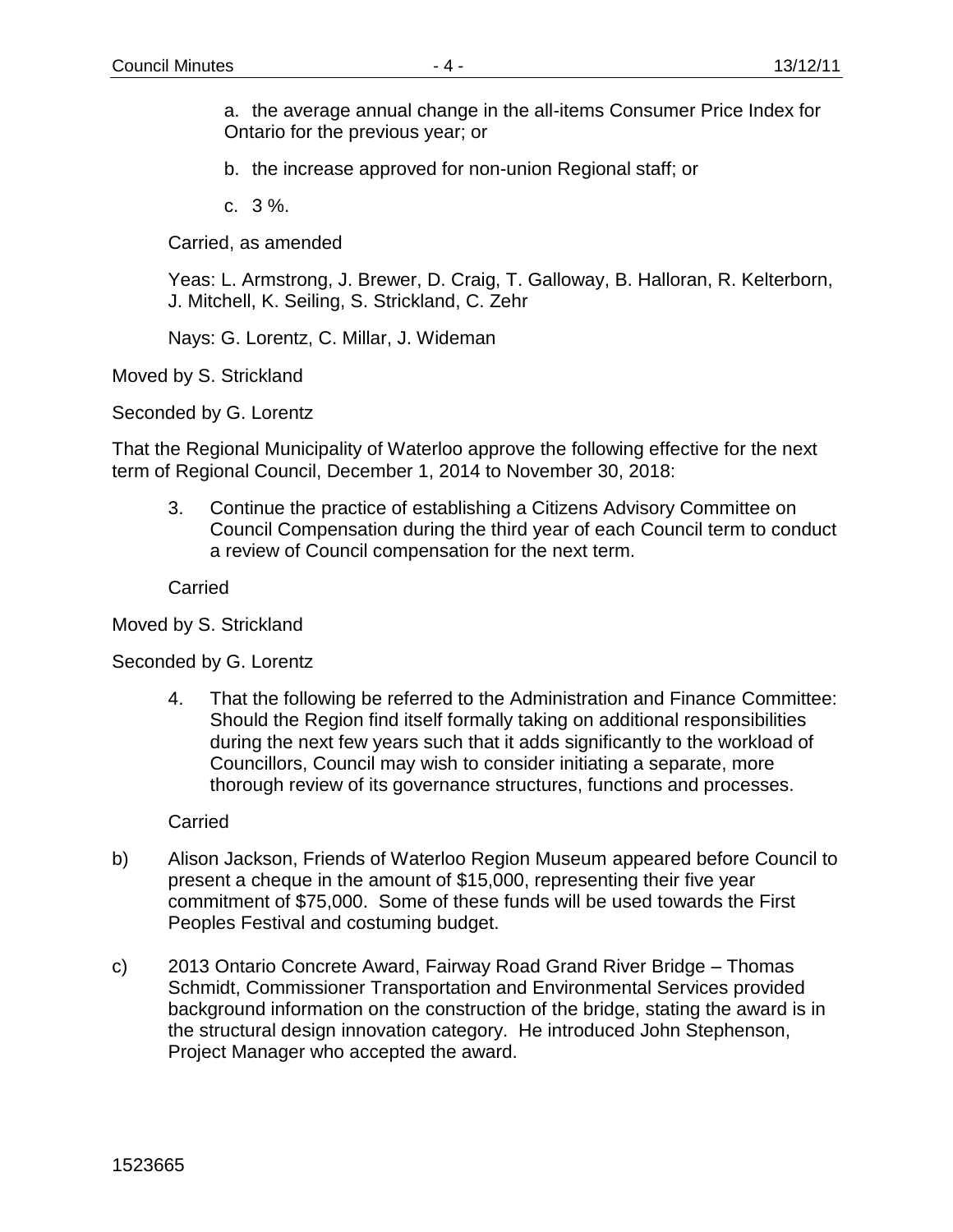#### **Minutes of Previous Meetings**

Moved by R. Kelterborn

Seconded by J. Brewer

That the following Minutes be approved:

- a) Closed Council November 20, 2013
- b) Closed Budget November 20, 2013
- c) Budget November 20, 2013
- d) Budget Public Input November 20, 2013
- e) Council November 20, 2013
- f) Closed Committee December 3, 2013
- g) Community Services December 3, 2013
- h) Administration and Finance December 3, 2013
- i) Planning and Works December 3, 2013
- j) Library December 3, 2013
- k) Licensing and Retail December 3, 2013
- l) Closed License and Retail December 3, 2013
- m) Planning and Works Public Input December 3, 2013

**Carried** 

Moved by G. Lorentz

Seconded by L. Armstrong

That Council go into Committee of the Whole to consider reports.

Carried

### **Finance Reports**

a) F-13-115, Proposal P2013-19 Janitorial Cleaning at Various Waterloo Regional Police Services Facilities

Moved by S. Strickland

Seconded by J. Wideman

That the Regional Municipality of Waterloo accept the proposals of GDI Services for Janitorial Cleaning at Central Division, South Division and North Division in the amount of \$771,062.56 and Precise Janitorial Services for Rural North Division and Rural South Division in the amount of \$28,643.88 for Proposal P2013-19 Janitorial Cleaning at Various Waterloo Regional Police Services Divisions for a contract period of three (3) years with two (2) additional one (1) year periods at a total three (3) year cost of \$799,706.44 including all applicable taxes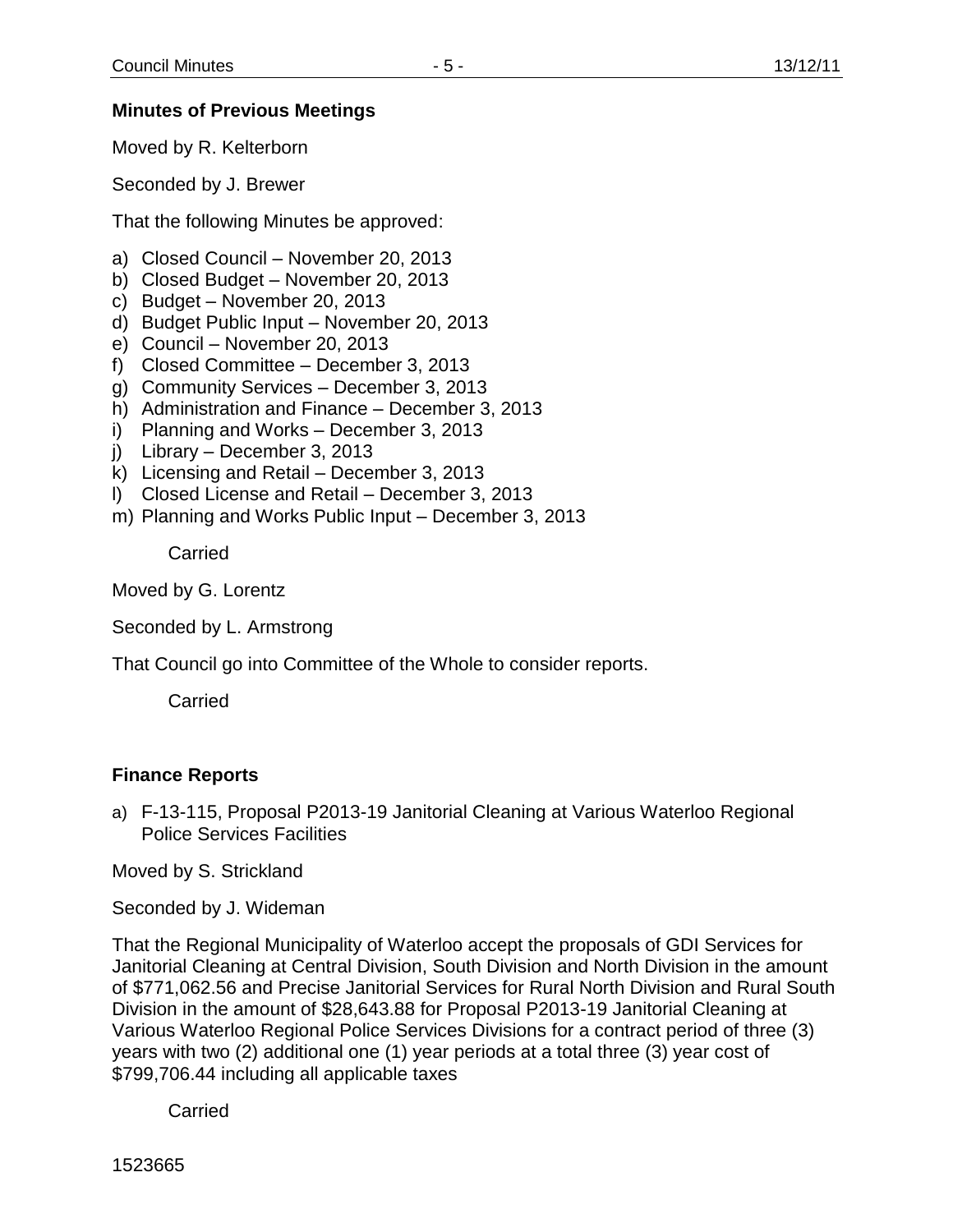b) F-13-116, T2013-125 Lab Air Handling Unit Replacement, Operations Centre, 100 Maple Grove Road, Cambridge

Moved by S. Strickland

Seconded by J. Wideman

That the Regional Municipality of Waterloo accept the tender of Trade-Mark Industrial Inc. for T2013-125, Lab Air Handling Unit Replacement, Operations Centre, 100 Maple Grove Road, Cambridge at an adjusted amount of \$966,681.69 including all applicable taxes.

**Carried** 

c) F-13-117, Proposal CT2013-06 Supply and Installation of Water Meters (Co-Operative)

Moved by S. Strickland

Seconded by J. Wideman

That the Regional Municipality of Waterloo accept the proposal of Neptune Technology Group for Proposal CT2013-06 Supply and Installation Water Meters (Co-operative) for a contract period of one (1) year commencing January 1, 2014 with one (1) twelve (12) month renewal option at an estimated two (2) year cost of \$721,606.70 including all applicable taxes.

**Carried** 

d) F-13-118, P2013-40 Polyaluminum Chloride Supply For Mannheim Water Treatment Plant

Moved by S. Strickland

Seconded by J. Wideman

That the Regional Municipality of Waterloo accept the proposal of Kemira Water Solutions Canada Inc. for the supply of Polyaluminum Chloride for the Mannheim Water Treatment Plant (WTP) to commence January 2014 for a one (1) year period with an option to renew for three (3) additional one (1) year periods for an estimated annual usage of one (1) million kilograms, at a unit cost of \$0.37855/kg for a total amount of \$378,550.00 including all applicable taxes.

**Carried** 

#### **Committee Reports**

Community Services

The Summary of Recommendations of the Community Services Committee was presented by Sean Strickland, Chair of the Committee.

1523665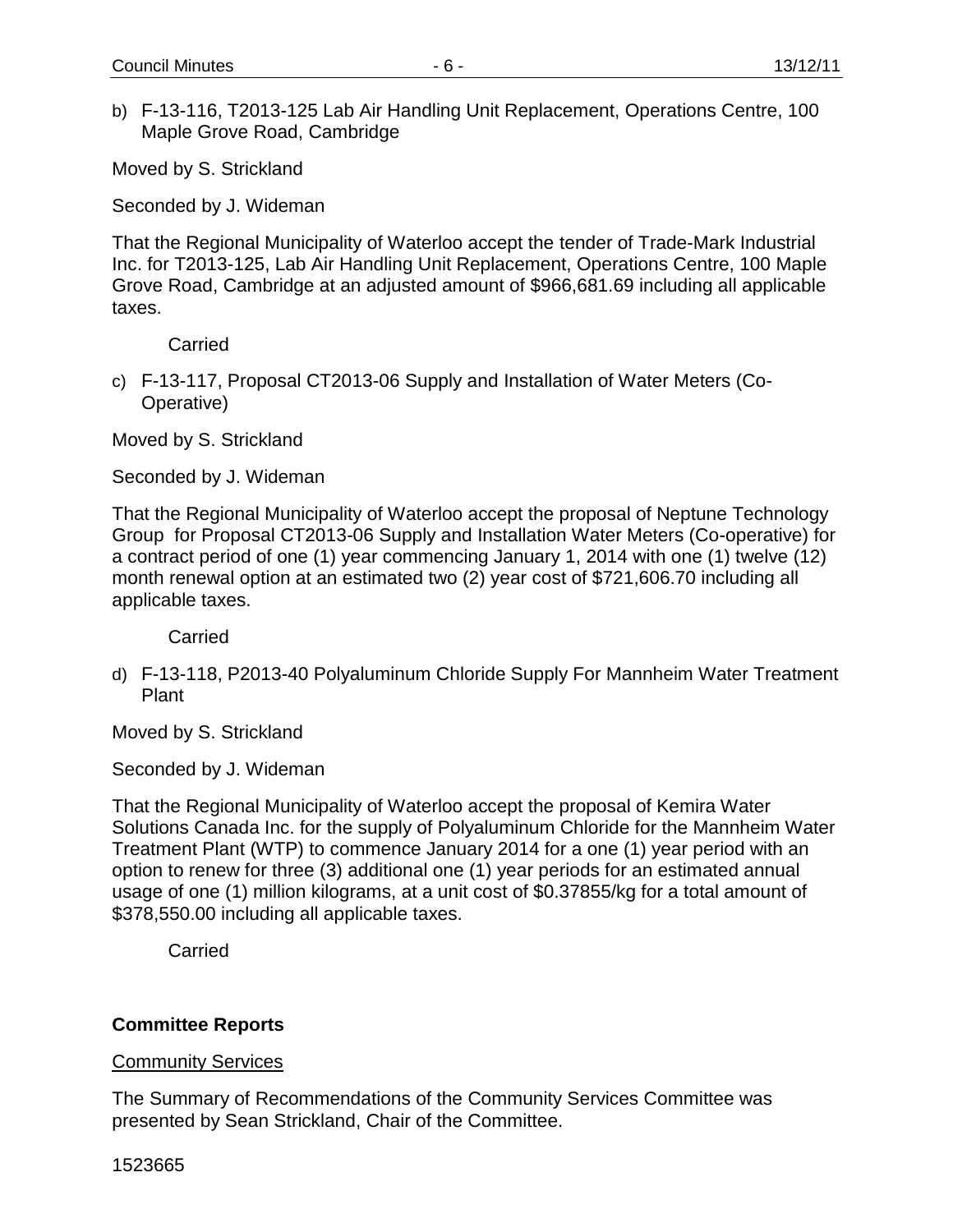Moved by S. Strickland

Seconded by B. Halloran

That the Summary of Recommendations of the Community Services Committee dated December 3, 2013, Items 1 to 5, and 3 reports from closed session, Items 6 to 8, be adopted as follows:

1. That the Regional Municipality of Waterloo send a letter of support to the Minister of Health and Long Term Care, copied to all local Members of Provincial Parliament, endorsing the proposed changes to the Smoke-Free Ontario Act, as outlined in report PH-13-049,

And that the Regional Municipality of Waterloo also ask the Minister of Health and Long Term Care, to proceed with the proposed changes to the Smoke-Free Ontario Act as soon as reasonably possible,

And that the Regional Municipality of Waterloo continue to monitor the Ministry's progress towards the implementation of the proposed changes to the Smoke-Free Ontario Act, taking further action if needed,

And that the Regional Municipality of Waterloo send a letter to each of the local municipalities advising them of the Province's announcement and the Region's plan to monitor the progress of proposed changes to the Smoke-Free Ontario Act.

- 2. That the Regional Municipality of Waterloo enter into a Service Contract effective January 1, 2014 with Bright Starts Co-operative Early Learning Centre INC., located at 200 University Ave., Waterloo, Ontario N2L 3G1 as outlined in report SS-13-041, dated December 3, 2013.
- 3. That the Community Services Committee approve in principle and forward to the Budget Committee the following changes to the Preliminary 2014 Operating Budget for Children's Services:
	- 1. Increase provincial subsidy for Children's Services by \$2,630,609;
	- 2. Increase 2014 operating expenditures for Children's Services by \$2,286,887 as follows:
	- Fee subsidy: \$1,702,887
	- Fee subsidy administration: \$84,000
	- Wage subsidy: \$250,000
	- Special needs resourcing: \$250,000;
	- 3. Increase the 2014 staff complement for Children's Services by 1.0 permanent FTE; and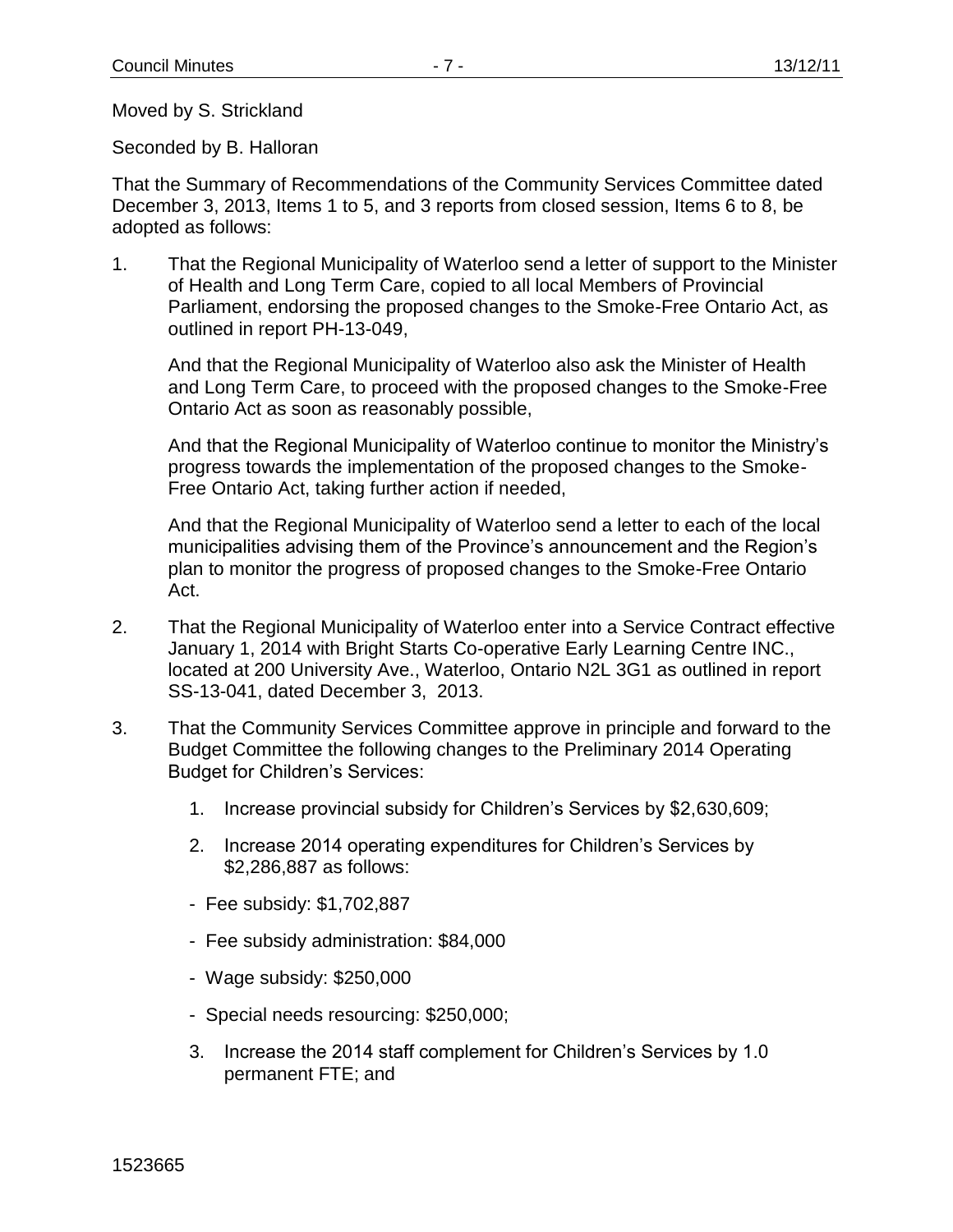4. Remove items #25 (part time caseworker), #26 (fee subsidy reduction) and #27 (wage subsidy) from the Budget Reduction Options set out in Appendix "F" to report F-13-106 dated November 20, 2013

all as outlined in report SS-13-040/F-13-113 dated December 3, 2013.

4. That the Regional Municipality of Waterloo approve an increase to the 2013 Operating Budget for the Seniors' Services Division of \$10,367 gross (\$125,000 annualized) and \$0 net regional levy, to be fully funded by the Waterloo-Wellington Local Integration Network (WWLHIN) for the enhancement of the Alzheimer Overnight Respite Program;

And That the 2013 Operating Budget for the Seniors' Services Division be increased by \$40,000 gross and \$0 net regional levy, on a one-time basis for equipment and supply purchases related to the enhancement of the Alzheimer Overnight Respite Program;

And That the 2013 Operating Budget for the Seniors' Services Division be increased by \$55,000 gross and \$0 net regional levy, on a one-time basis, to implement a integrated model of service for seniors day programs in Waterloo and Wellington regions, to be fully funded by the Waterloo-Wellington Local Integration Network (WWLHIN);

And Further That an increase of 1.76 full-time equivalents (FTE) be approved for the Seniors' Services Division as of December 1, 2013, to increase the hours of care provided in the Alzheimer Overnight Respite Program as outlined in report SS-13-042, dated December 3, 2013.

- 5. That the Regional Municipality of Waterloo approve the revised Terms of Reference for the Heritage Planning Advisory Committee as described in Report P-13-124, dated December 3, 2013.
- 6. That the Regional Municipality of Waterloo approve the following memberships and associated length of terms for the Region of Waterloo Seniors Advisory Committee as outlined in report SS-13-043, dated December 3, 2013:
	- Ralph Beam, for a two-year term ending 2015;
	- Alan Nanders, for a four-year term ending 2017;
	- Linda Terry, for a four-year term ending 2017; and
	- Cathy Harrington (Community Care Concepts of Woolwich, Wellesley and Wilmot) for a four-year term ending 2017.
- 7. That the Regional Municipality of Waterloo approve the appointment of Carine Nind as Co-operative representative to the Waterloo Region Community Housing Advisory Committee (WRCHAC) for a three-year term, expiring December 31, 2016.
- 8. That the Regional Municipality of Waterloo appoint Laird Mitchell and Peggy Frost as the Tenant At Large representatives and re-appoint Carolyn Coakley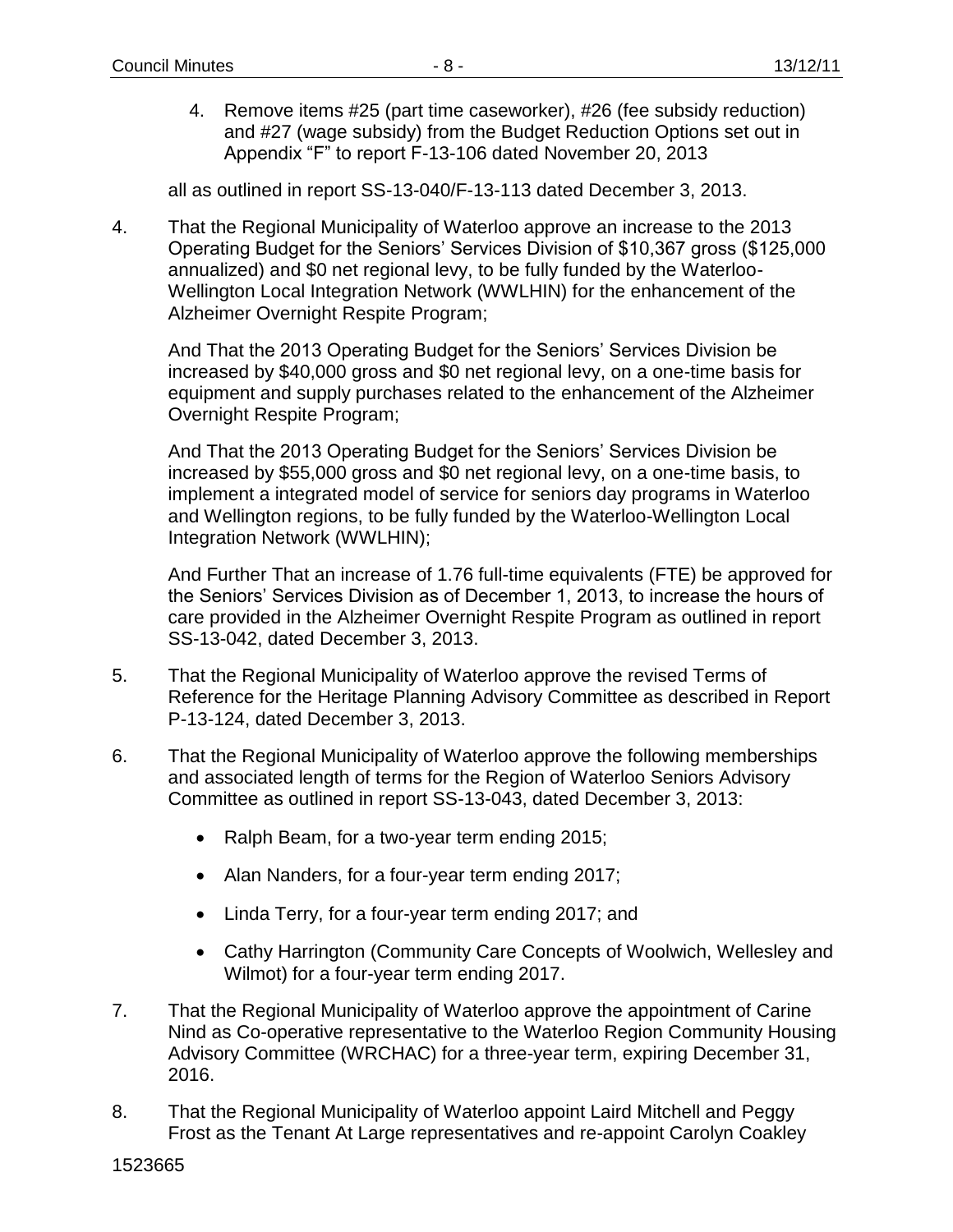and Bill Strauss as Township representatives, for a term ending Dec. 31, 2016, as described in Report No. P-13-116, dated December 3, 2013.

**Carried** 

### Administration and Finance

The Summary of Recommendation of the Administration and Finance Committee was presented by Tom Galloway, Chair of the Committee.

Moved by T. Galloway

Seconded by L. Armstrong

That the Summary of Recommendations of the Administration and Finance Committee dated December 3, 2013, Items 1 to 5, be adopted as follows:

- 1. That the Regional Municipality of Waterloo, in consensus with the Cities of Cambridge, Kitchener, and Waterloo:
	- a) Approve the absolute community-wide Greenhouse Gas (GHG) emission reduction target of 6% below 2010 emission levels by 2020,
	- b) Approve in principle the Community Climate Action Plan as described in Appendix 'A' attached to report CR-FM-13-022, dated December 3, 2013, subject to budget and other required approvals;
	- c) Direct staff to submit the Community–Wide GHG target and Community Action Plan for review by the Federation of Canadian Municipalities (FCM) as fulfillment of Community Milestone 2 and 3 of the Partners for Climate Protection (PCP) program, and;
	- d) Direct staff to implement the Community Climate Action Plan (PCP Milestone 4) using the collaborative approach described within the attached Plan subject to the terms of reference and any partnership agreements be prepared to the satisfaction of the Regional Solicitor and Chief Purchasing Officer, and;
	- e) Direct staff to work with local partners to monitor and report results in order to undertake the final Milestone 5 of the PCP program (monitoring progress and reporting results).
- 2. That the minutes of the Audit Committee meeting held on November 13, 2013 be approved.
- 3. That The Regional Municipality of Waterloo enact the Code of Use By-law, attached as Appendix "A", and adopt the Building Use Policy, attached as Appendix "B", pursuant to Report CR-FM-13-024, dated December 3, 2013.
- 4. THAT the Regional Municipality of Waterloo declare the following properties surplus: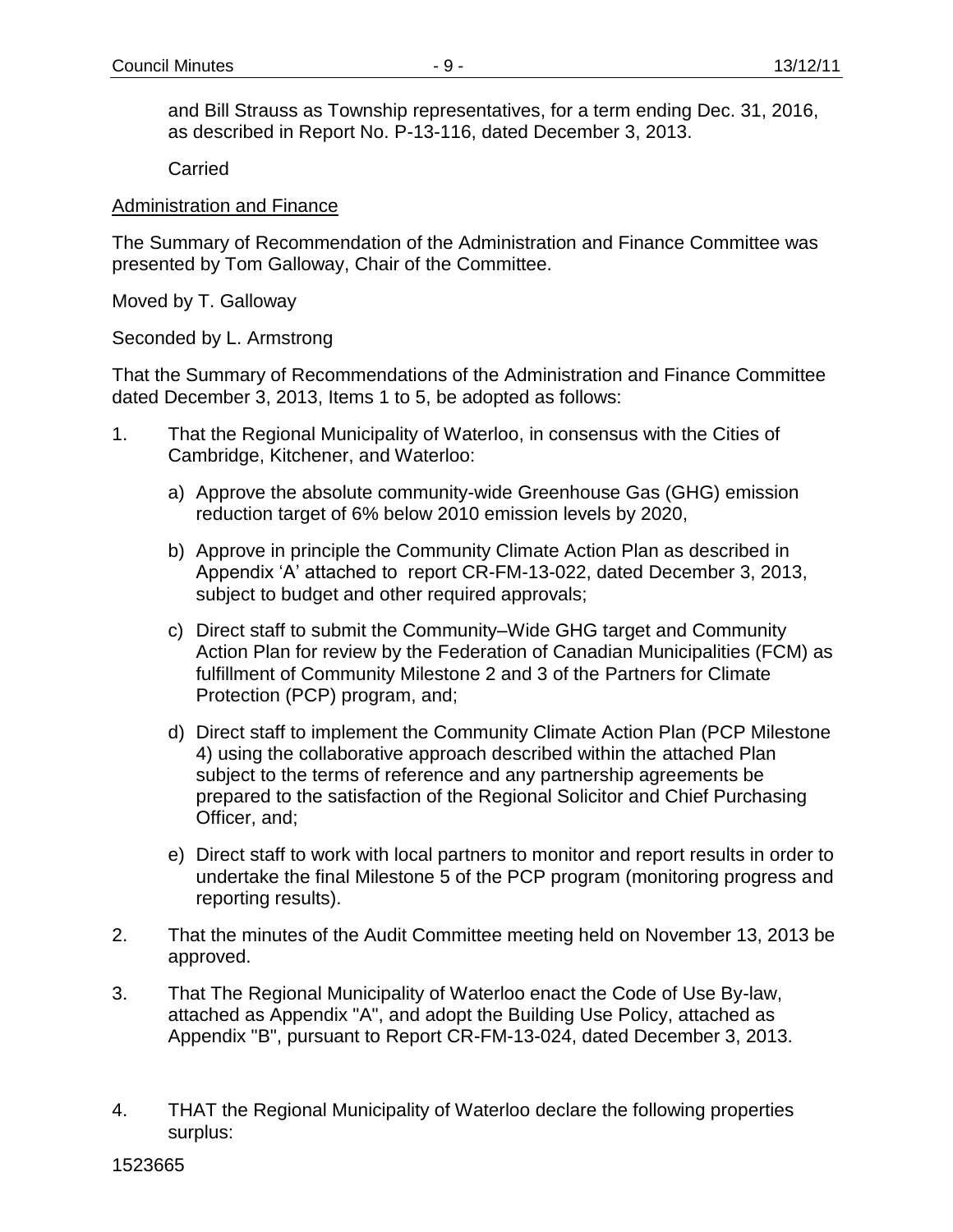- (a) 32 Wilfred Avenue described as Part Lot 121, Municipal Compiled Plan 765, City of Kitchener, Regional Municipality of Waterloo, being Parts 4 and 5, on Reference Plan 58R-1084 and Parts 1, 2, 4 and 5, on Reference Plan 58R-15141, part of PIN 22573-0168 (LT); and
- (c) Old Chicopee at Fairway Road described as Part Lot 54 and 118, German Company Tract, City of Kitchener, Regional Municipality of Waterloo, being Parts 4 and 5, on Reference Plan 58R-4931, part of PIN 22555-0226 (LT);

And That the net proceeds from the disposition of the surplus properties be transferred to the Capital Levy Reserve Fund, as outlined in report CR-FM-13- 023/CR-RS-13-090, dated December 3, 2013.

5. That The Regional Municipality of Waterloo require that future appointees by Regional Council to The Regional Municipality of Waterloo Police Services Board, execute an Acknowledgement and Consent, in the form attached as Appendix "A", wherein the Regional appointee agrees to advise the Region if the member is required to "step down" pursuant to section 14 of Regulation 421/97 of the "Police Services Act"*,* or any successor legislated requirement*,* pursuant to Report CR-RS-13-099, dated December 3, 2013.

Carried

#### Planning and Works

The Summary of Recommendations of the Planning and Works Committee was presented by Jim Wideman, Chair of the Committee. Items # 10, 16 and 17 were taken separately due to the pecuniary interests.

Moved by J. Wideman

Seconded by J. Brewer

That the Summary of Recommendations of the Planning and Works Committee, dated December 3, 2013, Items 1 to 9, 11, and 4 reports from closed session, Items 12 to 15, be adopted as follows:

- 1. That the Region of Waterloo approve soliciting public input on the Draft Water Efficiency Master Plan 2015-2025, as detailed in Report E-13-133.1, December 3, 2013.
- 2. That the Regional Municipality of Waterloo take the following actions regarding the property municipally known as 19 Guelph Avenue in the City of Cambridge:
	- a) Approve a joint Tax Increment Grant for an amount not to exceed \$2,496,764 to be financed from the incremental tax revenue for the property following remediation, redevelopment and reassessment;
	- b) Provide the Tax Increment Grant subject to the completion of remediation and redevelopment on the property and upon final confirmation of any additional brownfield related financial assistance provided under the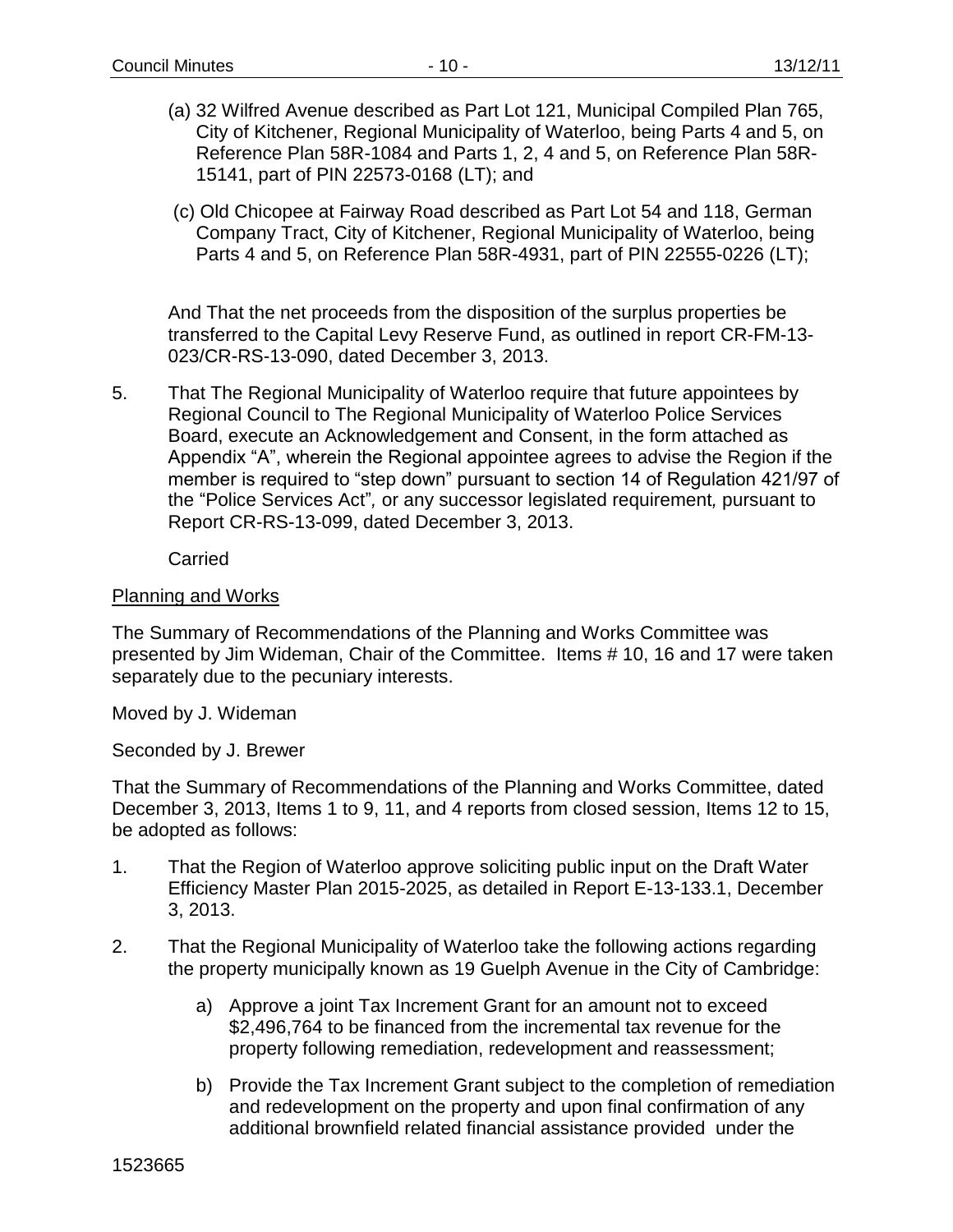Region's Brownfield Financial Incentive Program or through the City of Cambridge;

- c) Amend the 2014 Capital Budget and Forecast to include the Region's share of the proposed joint Tax Increment Grant; and
- d) Authorize the Region's Commissioner of Planning, Housing and Community Services and Chief Financial Officer to execute any associated agreements with the registered owner of 19 Guelph Avenue and the City of Cambridge, as described in Report P-13-120/F-13-144, dated December 3, 2013, with the form and content of such agreement(s) to be satisfactory to both the Regional and City of Cambridge Solicitors.
- 3. That the Regional Municipality of Waterloo approve an amendment to Controlled Access By-law #58-87 for a right-in/right-out maintenance access on the east side of Regional Road #70 (Ira Needles Boulevard), approximately 350 metres south of Regional Road #06 (Highland Road West) in the City of Kitchener, as described in Report No. P-13-118, dated December 3, 2013.
- 4. That the Regional Municipality of Waterloo approve exercising an option to the current agreement with Tervita Corporation (formerly American Process Group (Canada) Inc.) for the dewatering, haulage and disposal of biosolids from the Waterloo Wastewater Treatment Plant for an additional four (4) month period or until commissioning of the new dewatering system, at the current 2013 unit rate of \$31.34 per cubic metre (including all applicable taxes), as set out in Report E-13-124, dated December 3, 2013.
- 5. That the Region of Waterloo discontinue the \$20 rebate for high efficiency toilets as of June 30, 2014 as outlined in Report E-13-130.1 dated December 3, 2013.
- 6. That The Regional Municipality of Waterloo approve in principle the draft Water Distribution By-law for the Townships of North Dumfries and Wellesley, attached as Appendix A, and proceed to public consultation, pursuant to Report E-13-141, dated December 3, 2013, as described.
- 7. That the Regional Municipality of Waterloo approve extension of the Rural Water Quality Program for a further two years with revised grant rates as outlined in Report E-13-143.
- 8. That The Regional Municipality of Waterloo approve in principle the amendments to the Sewer Use By-law, being By-law Number 1-90 of The Regional Municipality of Waterloo, which are attached as Appendix A, and proceed to public consultation, pursuant to Report E-13-144 dated December 3, 2013.
- 9. That Report No. P-13-122, be forwarded to the Province of Ontario as Regional Council's formal response to the Ministry of Municipal Affairs and Housing's consultation on "Land Use Planning and Appeal Review";

That the Province be encouraged to make broad systemic changes, and not simply minor adjustments, to achieve substantially greater accountability in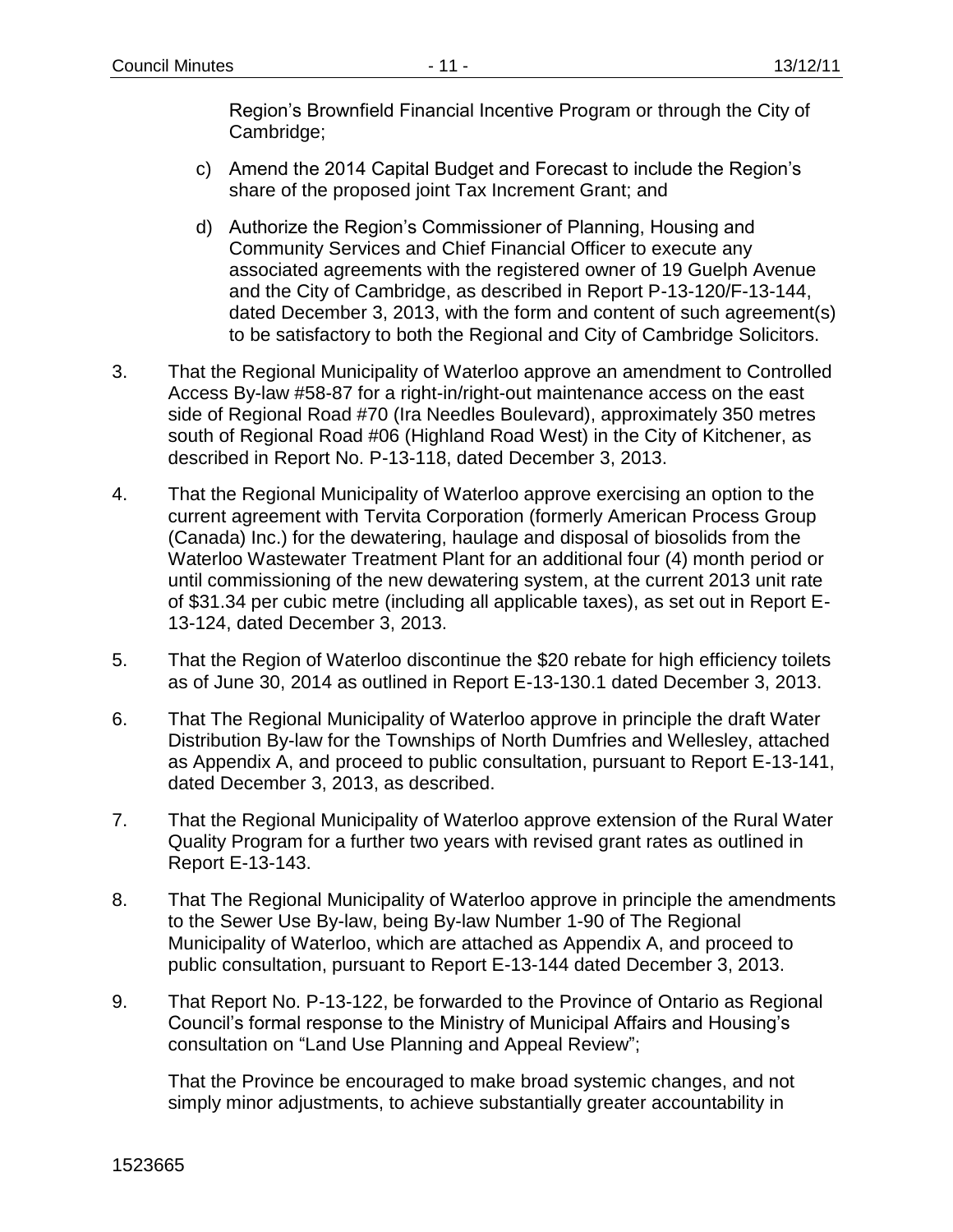addition to greater efficiency, access and transparency for land use planning in Ontario;

That the Province be requested to expand the scope of its review to include other related matters, including the operations, practices, procedures and reporting requirements of the Ontario Municipal Board (OMB), as well as alternatives to the OMB;

That the Province further clarify and deem key policies and their implementation in municipal planning documents unappealable, particularly with respect to the Provincial "Growth Plan", and more broadly preclude the ability for entire municipal planning documents to be appealed and held in abeyance for extended periods of time;

And That the Province make the coordination and merging of key policy documents, particularly the "Growth Plan for the Greater Golden Horseshoe" and the Metrolinx "Big Move", a priority consideration to achieve greater policy alignment and clarity, as described in Report No. P-13-122, dated December 3, 2013.

11. That the Regional Municipality of Waterloo endorse Alternative 4 as the preferred preliminary design alternative, subject to an acceptable design of the ramp crossing, for active transportation facilities at the Highway 401 and Franklin Boulevard interchange, as described in Report P-13-119, dated December 3, 2013;

That the Region request the Ontario Ministry of Transportation to reconstruct the Highway 401 and Franklin Boulevard interchange in 2016, incorporating the active transportation elements of Alternative 4;

That the Region begin discussions with the City of Cambridge regarding any municipal financial contributions toward the construction of these facilities;

That the Region begin discussions with the Ontario Ministry of Transportation to fund the construction and maintenance of these facilities, in accordance with CycleON, Ontario's recently released Cycling Strategy;

And That Regional staff report back the results of these discussions to Regional Council.

- 12. That the Regional Municipality of Waterloo appoint the following persons to serve for a period of two years as members of the Specialized Transit Services Advisory Committee (STSAC) commencing January 1, 2014 expiring December 31, 2015:
	- a) Karen Ferguson Major Interest Group Representative
	- b) Sharon Giles Mobility*PLUS* User
	- c) Tom Livingstone Mobility*PLUS* User
	- d) Laurie Modderman Mobility*PLUS* User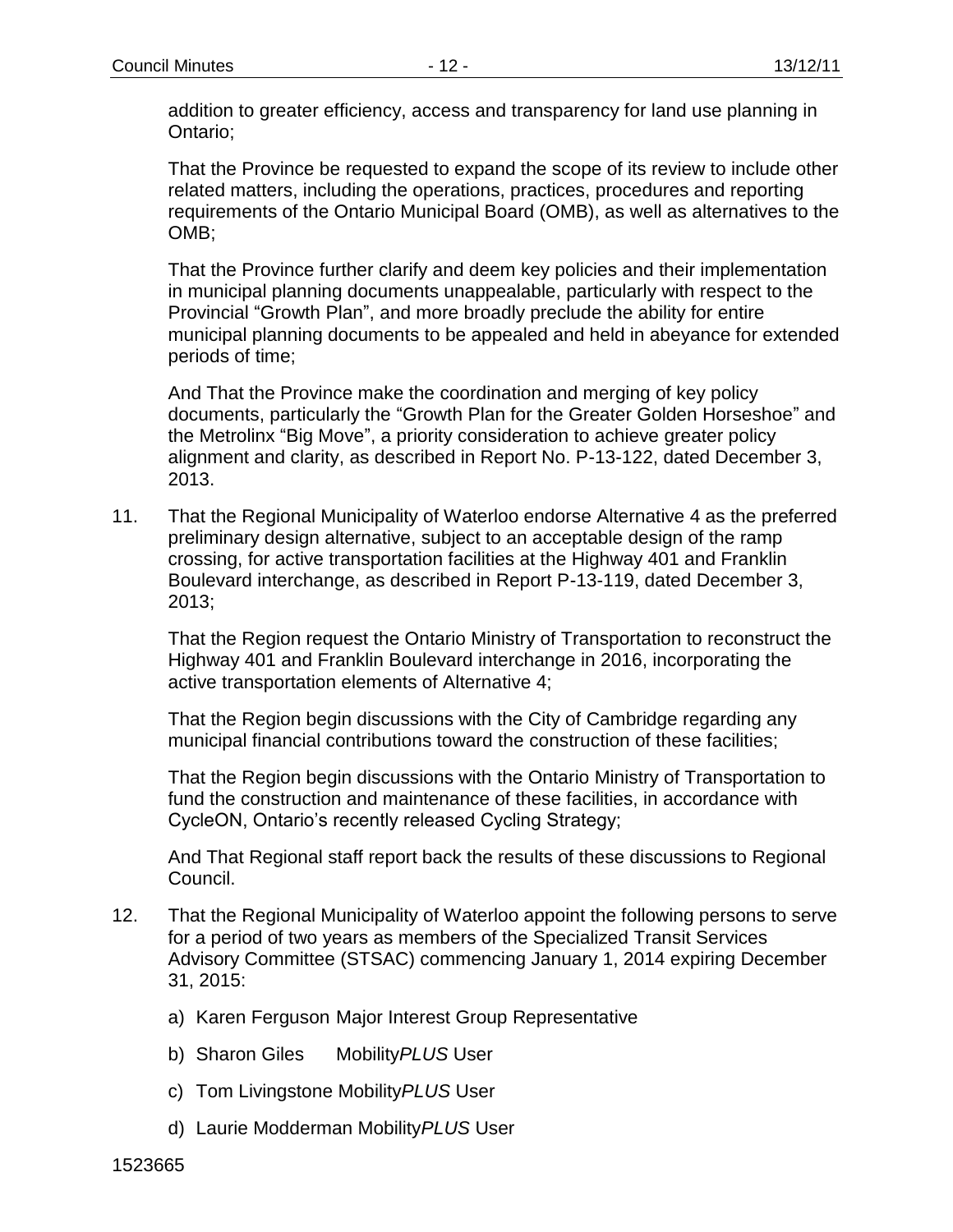13. That the Region of Waterloo approve the following with respect to the Ecological and Environmental Advisory Committee, as described in P-13-128, dated December 3, 2013:

a) re-appoint Wayne Caston, Andrew Dean, Ron Donaldson, and Jared Ehgoetz to three-year terms expiring December 31, 2016; and

- b) appoint Eduardo Cejudo to a three-year term expiring December 31, 2016.
- 14. That the Regional Municipality of Waterloo re-appoint Wilhard Barth, Ed Ries, Deb Swidrovich, and Kevin Thomason to the Laurel Creek Headwaters Environmentally Sensitive Landscape Public Liaison Committee for three-year terms expiring December 31, 2016, as described in P-13-113, dated December 3, 2013.
- 15. That the Regional Municipality of Waterloo approve the following memberships and associated length of terms for the Active Transportation Advisory Committee, as outlined in Report No. P-13-114, dated December 3, 2013:

Mr. Bart Forwell, for a term ending December 2017;

Mr.Michael Cahill, for a term ending December 2017; and

Ms. Carmen Zannier, for a term ending in December 2014.

Carried

Moved by J. Wideman

Seconded by J. Brewer

That the Summary of Recommendations of the Planning and Works Committee, dated December 3, 2013, Item 10 (1, 2, 4), be adopted as follows:

10. That the Regional Municipality of Waterloo take the following action with regard to the Central Transit Corridor Community Building Strategy: 2013/2104 Edition, as described in Report No. P-13-122, dated December 3, 2013:

Conflict: K. Seiling

- 1. Endorse the Central Transit Corridor Community Building Strategy as a foundational document that provides a flexible framework to inform and guide land use and related infrastructure planning within the Central Transit Corridor, as described in Report No. P-13-123 dated December 3, 2013;
- 2. Direct staff to use the Central Transit Corridor Community Building Strategy to identify opportunities within the Central Transit Corridor for potential investors and other stakeholders, reflecting community priorities;
- 4. Direct staff to routinely review and update the Central Transit Corridor Community Building Strategy in conjunction with all Area Municipalities.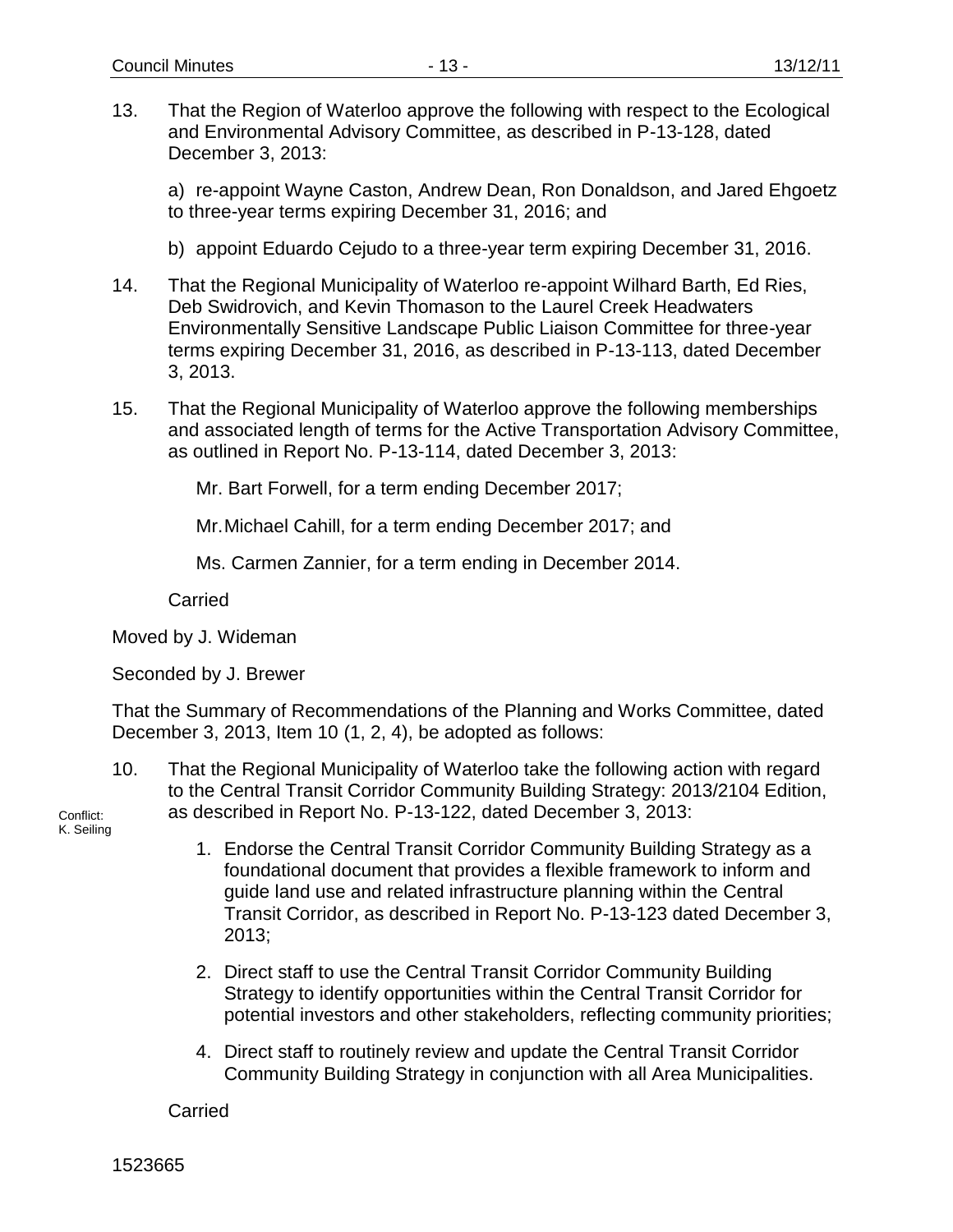Moved by J. Wideman

Seconded by J. Brewer

That the Summary of Recommendations of the Planning and Works Committee, dated December 3, 2013, Item 10 (3), be adopted as follows:

10. That the Regional Municipality of Waterloo take the following action with regard to the Central Transit Corridor Community Building Strategy: 2013/2104 Edition, as described in Report No. P-13-122, dated December 3, 2013:

Conflicts: T. Galloway K. Seiling

3. Waive the purchasing by-law for the acquisition of goods and services in excess of \$100,000 for the award of a sole source contract to a maximum of \$50,000 per year for a three-year period starting in 2014 from contingency funds in the Rapid Transit capital budget (\$25,000 per year) and the Regional Smart Growth Initiative capital project (to a maximum of \$25,000 per year), to support research by the University of Waterloo to establish and implement baseline metrics pertaining to transit investment in the Central Transit Corridor, subject to the execution of any associated documentation by the Commissioner of Transportation and Environmental Services and the Commissioner of Planning, Housing and Community Services; and

Carried

Moved by J. Wideman

Seconded by J. Brewer

That the Summary of Recommendations of the Planning and Works Committee, dated December 3, 2013, 2 reports from closed session, Items 16 and 17, be adopted as follows:

- Conflict: K. Seiling 16. That The Regional Municipality of Waterloo approve, enter into a Settlement Agreement for, and execute all documentation related to the expropriation of lands for Stage 1 of the Rapid Transit Project described as Part 1 Plan WR726570 PIN 22318-0373 (LT) being part of 672 – 688, 690 and 692 King Street West, City of Kitchener, Regional Municipality of Waterloo from Dash Realty Partnership for the sum of \$490,000.00 as compensation for the value of the partial taking of land and compensation for demolition work that is necessary, as well as, any and all other damages suffered by the property owner together with a release and indemnity in favour of the Region in relation to the property owner and the existing commercial occupant at the premises known as 692 King Street West, Kitchener, plus associated reasonable costs, with all documentation to the satisfaction of the Regional Solicitor.
	- 17. That The Regional Municipality of Waterloo approve, enter into a Settlement Agreement for, and execute all documentation related to damages suffered by Karges Appliances Limited o/a "Metro Karges Appliances" ("Metro Karges") being a commercial tenant/occupant of lands acquired by the Region for Stage 1 of the Rapid Transit Project described as Part Lot 17 (B. Moogk) S/S King ST, Part Lot

Conflict: K. Seiling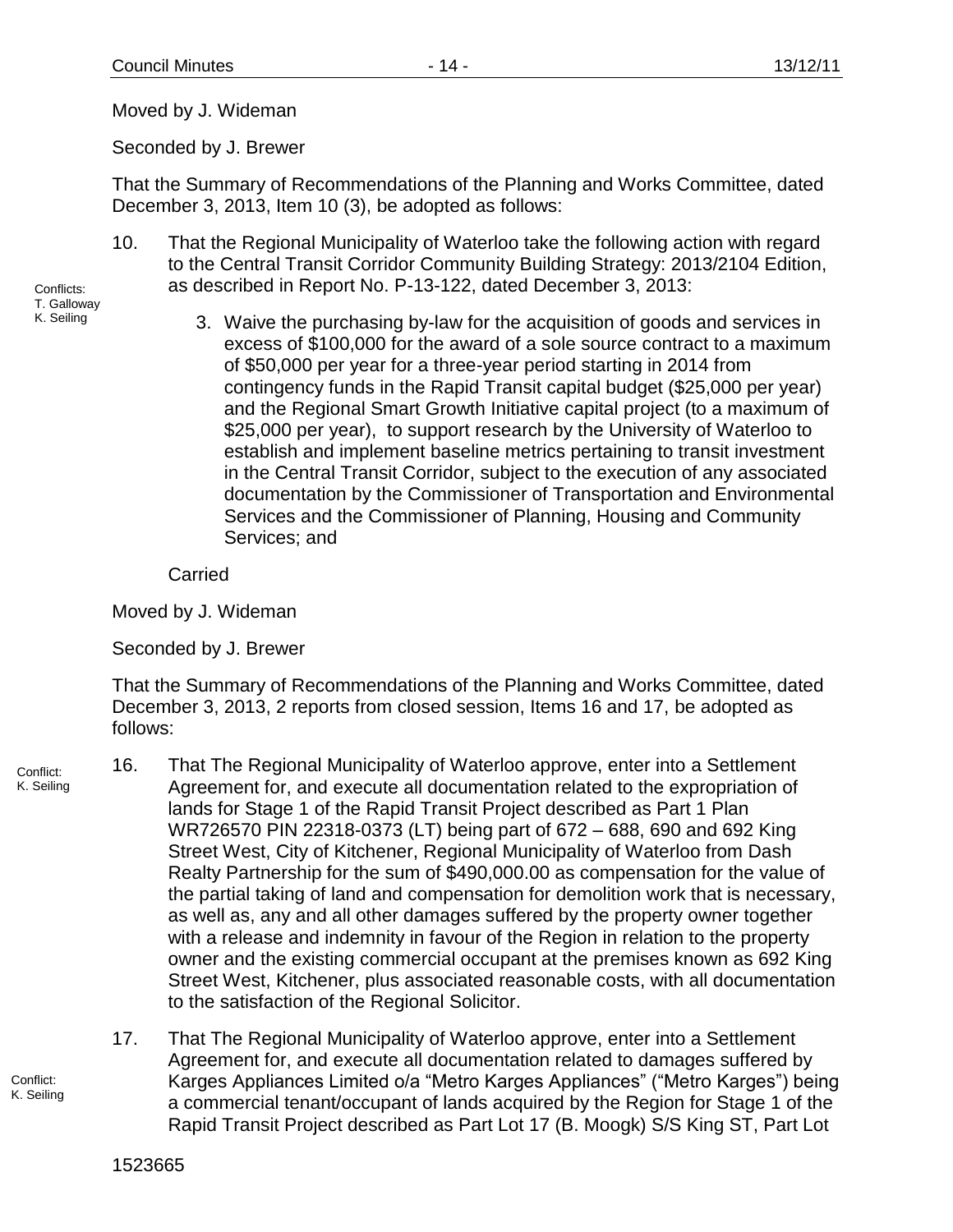18 S/S King ST PL 364 Kitchener as in 681260; S/T 681260 PIN 22502-0084 (LT) being 220 Charles Street East, City of Kitchener, Regional Municipality of Waterloo and Part Lot 17 (B. Moogk) S/S King ST, Part Lot 18 S/S King ST PL 364 Kitchener Part 1 58R2531 PIN 22502-0085 (LT) and Part Lot 18 S/S King ST PL 364 Kitchener; Part Lot 19 S/S King ST PL 365 Kitchener Part 1 58R660; T/W 1406979 PIN 22502-0086 (LT) being 230 Charles Street East, City of Kitchener, Regional Municipality of Waterloo for total compensation of \$750,000.00 plus associated reasonable costs, with all documentation to the satisfaction of the Regional *S*olicitor.

Carried

#### Licensing and Retail

The Summary of Recommendations of the Licensing and Retail Committee was presented by Geoff Lorentz, Chair of the Committee.

Moved by G. Lorentz

Seconded by L. Armstrong

That the Summary of Recommendations of the Licensing and Retail Committee dated December 3, 2013, Items 1 to 3, be adopted as follows:

1. That the Regional Municipality of Waterloo establish by By-law the proposed fees outlined in Appendix "A" of report CR-CLK-LIC-13-001 dated December 3, 2013;

And That By-law 04-072, as amended, be repealed upon enactment of the new By-law.

2. That The Regional Municipality of Waterloo amend:

the Taxi-cab Meter By-law, Special Transportation Taxi-cab By-law and Limousine Taxi-cab By-law in accordance with Appendix "A", "B" and "C", respectively ; and

the Licensing and Retail Committee for the Regional Municipality of Waterloo Rules of Procedure by adding the following section:

"5.1 These Rules shall also apply to all proceedings before the Region's Clerk, and for the purposes of such proceedings, the term "Region's Clerk" shall be substituted for the term "Licensing and Retail Committee", accordingly."

so the authority to hold hearings in relation to convictions and demerit points pursuant to the "Highway Traffic Act" are delegated to the Regional Clerk, pursuant to Report CR-CLK-LIC-13-002, dated December 3, 2013.

3. That The Regional Municipality of Waterloo amend the Second-Hands Good Bylaw and the Salvage By-law in accordance with Appendix "A" and "B", respectively, pursuant to Report CR-CLK-LIC-13-003, dated December 3, 2013.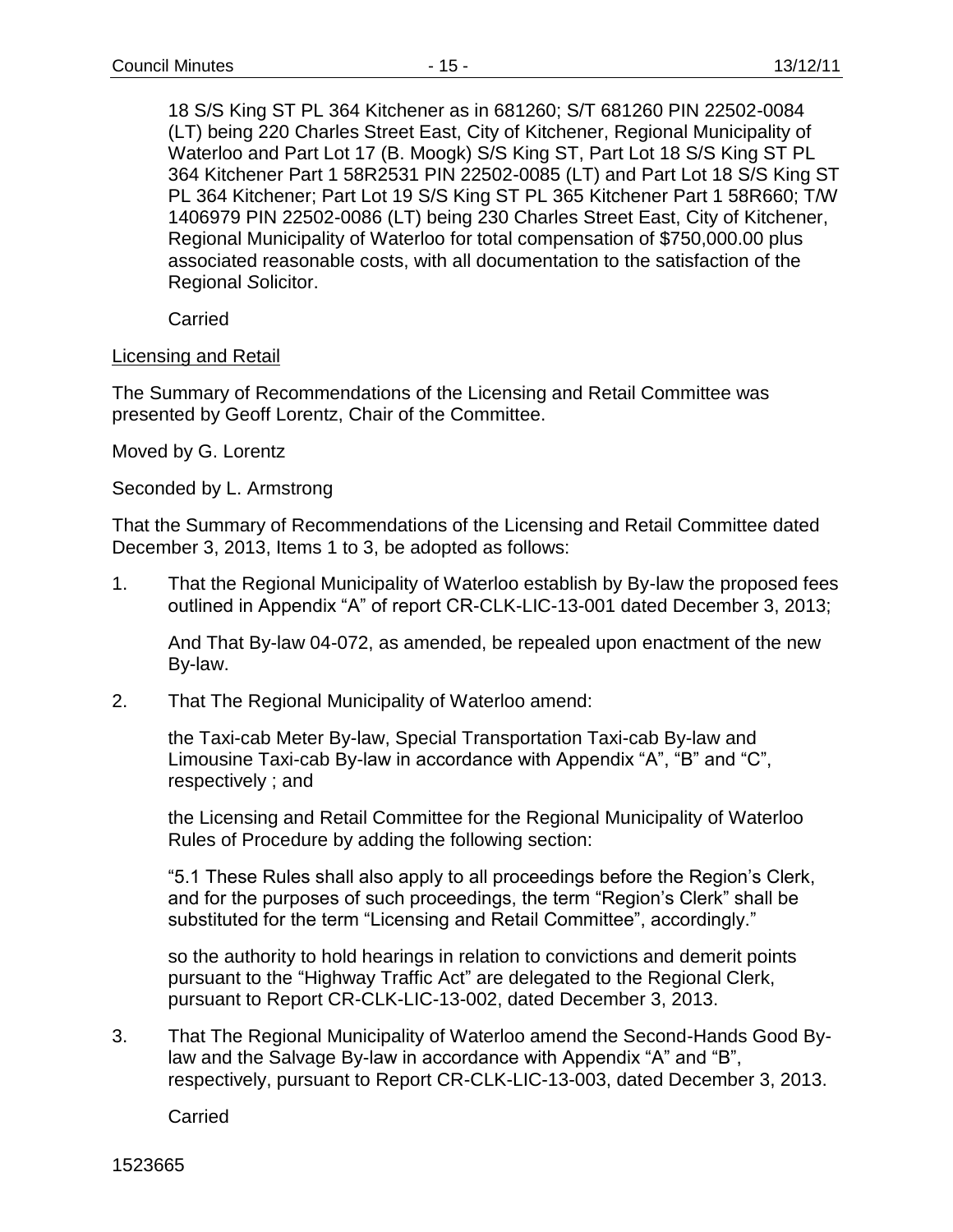## Budget

The Summary of Recommendations of the Budget Committee was presented by Tom Galloway, Chair of the Committee.

Moved by T. Galloway

Seconded by R. Kelterborn

That the Summary of Recommendations of the Budget Committee dated December 11, 2013, Items 1 to 4, be adopted as follows:

### 1. Water Supply

That the Regional Municipality of Waterloo approve for Water Supply, the 2014 Operating Budget, the 2014 Capital Budget and the 2015-2023 Capital Forecast.

That the Regional Municipality of Waterloo approve a Regional Water Rate of **\$0.9319** per cubic metre effective March 1, 2014 and that the necessary by-law be introduced.

### 2. Wastewater Treatment

That the Regional Municipality of Waterloo approve for Wastewater Treatment, the 2014 Operating Budget, the 2014 Capital Budget and the 2015-2023 Capital Forecast.

That the Regional Municipality of Waterloo approve a Regional Wastewater Rate of **\$0.8750** per cubic metre effective March 1, 2014 and that the necessary by-law be introduced.

### 3. Water Distribution

That the Regional Municipality of Waterloo approve for the Retail Water Distribution System, the 2014 Operating Budget, the 2014 Capital Budget and the 2015-2023 Capital Forecast.

That the Regional Municipality of Waterloo approve a Retail Water Rate of **\$2.00** per cubic metre effective March 1, 2014 and that the necessary by-law be introduced.

That the Regional Municipality of Waterloo approve a monthly maintenance fee of \$7.00 per account for the customers connected to the Retail Water Distribution System effective March 1, 2014 and that the necessary by-law be introduced.

#### 4. Wastewater Collection

That the Regional Municipality of Waterloo approve for the Retail Wastewater Collection System, the 2014 Operating Budget, the 2014 Capital Budget and the 2015-2023 Capital Forecast.

That the Regional Municipality of Waterloo approve a Retail Wastewater Rate of **\$1.69** per cubic metre effective March 1, 2014 and that the necessary by-law be introduced.

1523665 That the Regional Municipality of Waterloo approve a monthly maintenance fee of \$5.00 per account for the customers connected to the Retail Wastewater Collection System effective March 1, 2014 and that the necessary by-law be introduced.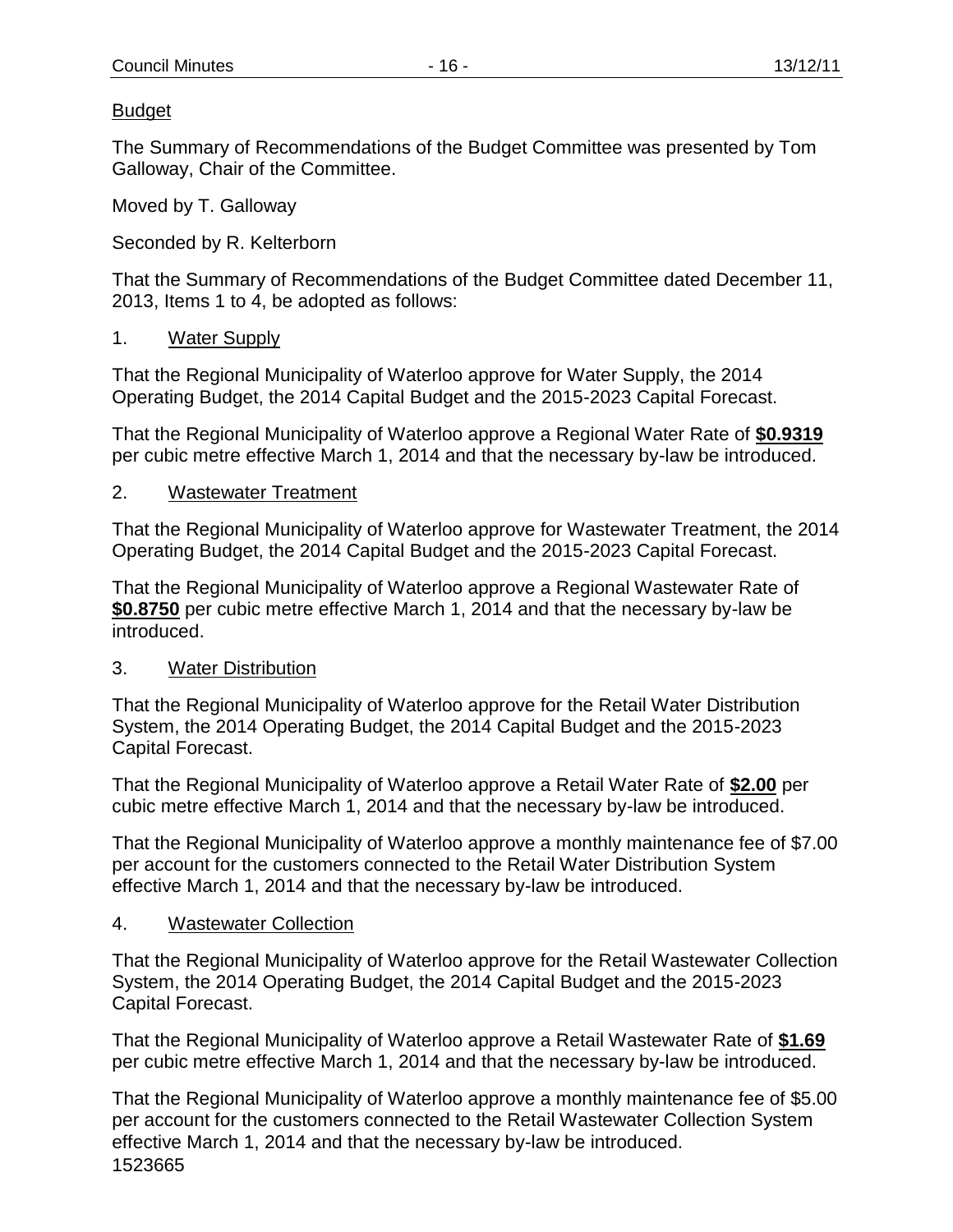That the Regional Municipality of Waterloo approve an increase of 6.9% to the flat annual rate that is currently being charged per residential connection and per commercial/industrial connection for the users of the Wastewater Collection System that do not have a water meter installed effective March 1, 2014 and that the necessary bylaw be introduced.

**Carried** 

### **Regional Clerk**

a) CR-CLK-13-006, Appointment to Sunnyside Foundation Board

Moved by L. Armstrong

Seconded by C. Zehr

That the Regional Municipality of Waterloo ratify the appointment of Herb Hoegler to the Sunnyside Foundation Board for a term to expire September 25, 2016.

**Carried** 

### **Other Matters Under Committee of the Whole**

a) CR-RS-13-100, Bill 69 – "Prompt Payment Act, 2013"

A question was raised about the timing of this report. Debra Arnold, Regional Solicitor replied staff was advised the hearings were to be held in early January but as of today, nothing has been scheduled.

S. Strickland disclosed a pecuniary interest regarding this matter due to his employment.

Moved by J. Wideman

Seconded by B. Halloran

That The Regional Municipality of Waterloo:

Conflict: S. Strickland

- (a) correspond to the leaders of the three Provincial parties advising of the Region's concerns with Bill 69 – "Prompt Payment Act, 2013" and that the correspondence also be sent to the Members of Provincial Parliament representing Waterloo Region; and
- (b) attend at the Standing Committee of the Provincial Legislature to advise of the Region's concerns with Bill 69 – "Prompt Payment Act, 2013"*;*

pursuant to Report CR-RS-13-100, dated December 11, 2013.

**Carried** 

Moved by C. Millar

Seconded by C. Zehr

1523665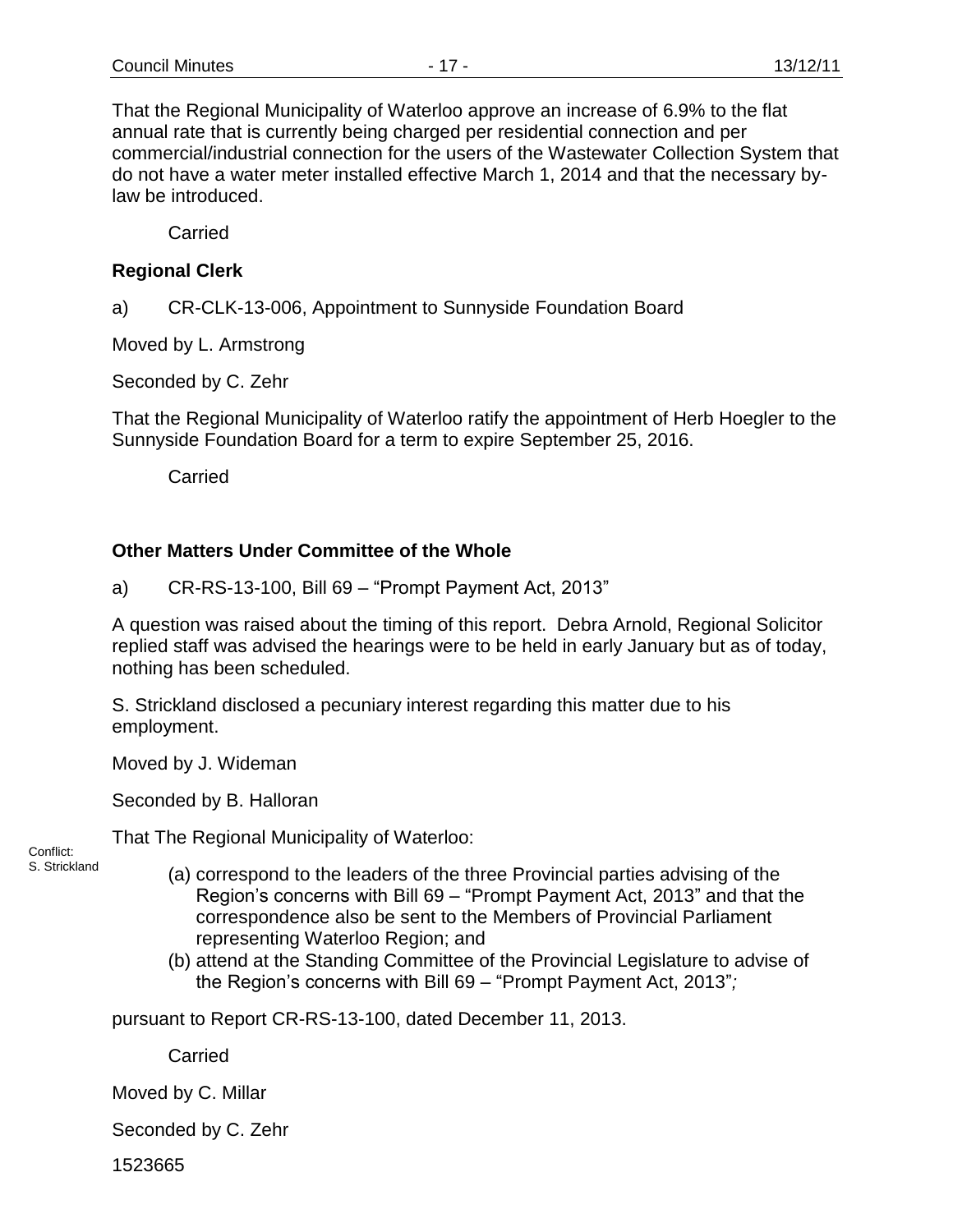That Committee of the Whole rise and Council resume.

Carried

Moved by B. Halloran

Seconded by R. Kelterborn

That Council adopt the proceeding of the Committee of the Whole.

**Carried** 

#### **Other Business**

G. Lorentz referenced the sample report that was distributed related to AODA changes and commented this may result in additional printing costs. He suggested consideration be made to move towards electronic agendas. Kris Fletcher, Regional Clerk responded implementation of electronic agendas is being looked at for the next term of Council.

### **Enactment of By-laws – (First, Second and Third Readings)**

Moved by B. Halloran

Seconded by C. Zehr

- a) That a By-law Respecting the Conduct of Persons Entering Upon Buildings, Grounds and Public Transportation Vehicles Owned or Occupied by the Regional Municipality of Waterloo be read a first, second and third time, finally passed and numbered 13-050 signed by the Regional Chair and Regional Clerk and sealed with the Regional Seal.
- b) That a By-law to Amend By-law Number 58-87, as amended, Being a By-law to Designate and Regulate Controlled-Access Roads (Ira Needles Boulevard (Regional Road 70), City of Kitchener) be read a first, second and third time, finally passed and numbered 13-051 signed by the Regional Chair and Regional Clerk and sealed with the Regional Seal.
- c) That a By-law to Amend the Wholesale Rates By-law 33-90 and to Repeal By-Law 12-052 be read a first, second and third time, finally passed and numbered 13-052 signed by the Regional Chair and Regional Clerk and sealed with the Regional Seal.
- d) That a By-law to Impose the Regional Sewage Rate and to Repeal By-law 12-053 be read a first, second and third time, finally passed and numbered 13-053 signed by the Regional Chair and Regional Clerk and sealed with the Regional Seal.
- e) That a By-law to Impose a Water Service Rate in the Townships of Wellesley and North Dumfries and to Repeal By-law 12-054 be read a first, second and third time,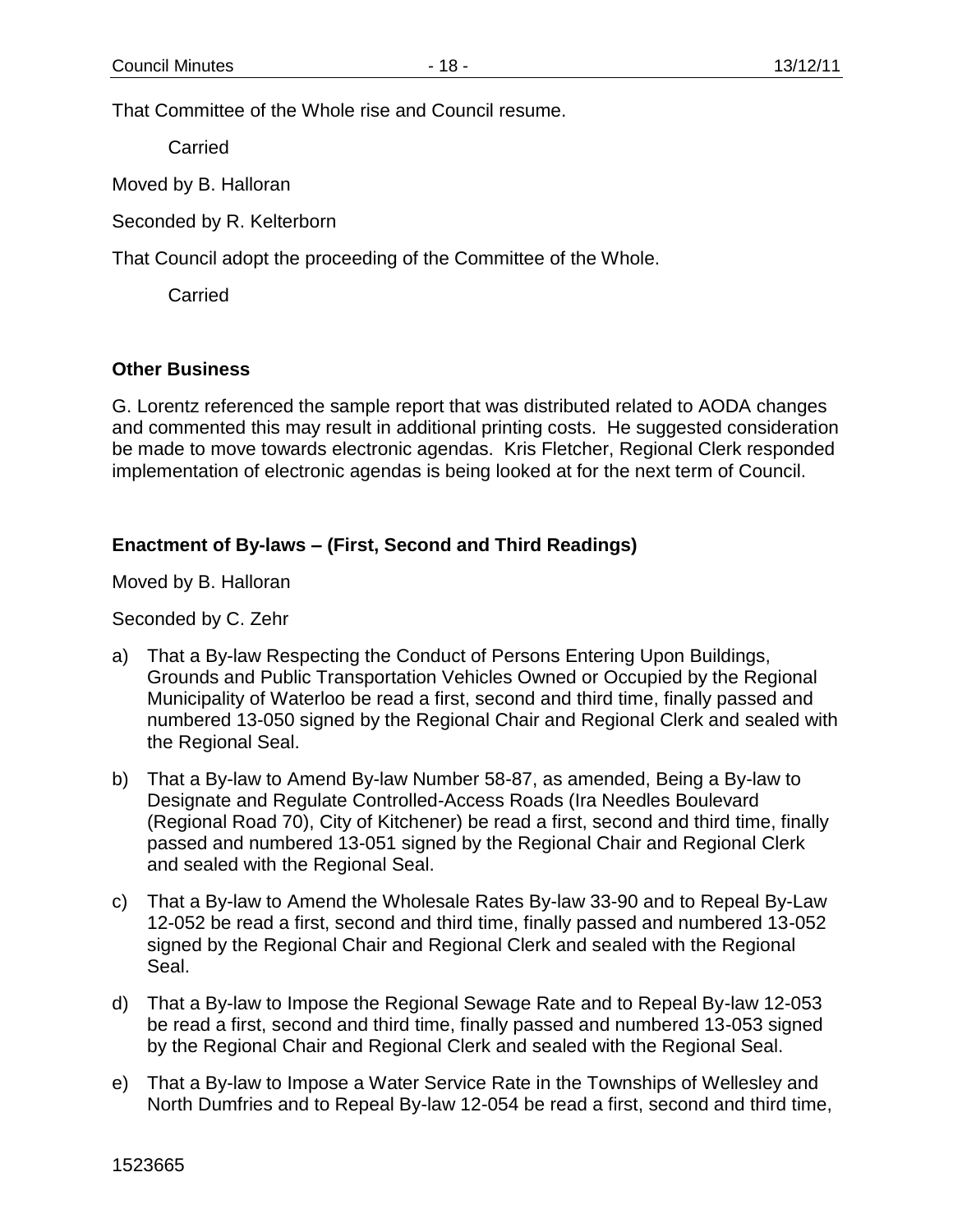finally passed and numbered 13-054 signed by the Regional Chair and Regional Clerk and sealed with the Regional Seal.

- f) That a By-law to Impose a Sewage Service Rate in the Townships of Wellesley and North Dumfries and to Repeal By-law 12-055 be read a first, second and third time, finally passed and numbered 13-055 signed by the Regional Chair and Regional Clerk and sealed with the Regional Seal.
- g) That a By-law to Establish License Fees and Charges for The Regional Municipality of Waterloo and to Repeal By-law 04-072 be read a first, second and third time, finally passed and numbered 13-056 signed by the Regional Chair and Regional Clerk and sealed with the Regional Seal.
- h) That a By-law to Amend By-law 04-069, A By-law to License, Regulate and Govern Brokers, Owners and Drivers of Taxi-Cabs Equipped with Taxi Cab Meters with The Regional Municipality of Waterloo, As Amended (Delegate to the Clerk Authority to Deal With "Highway Traffic Act" matters) be read a first, second and third time, finally passed and numbered 13-057 signed by the Regional Chair and Regional Clerk and sealed with the Regional Seal.
- i) That a By-law to Amend By-law 04-071, A By-law to License, regulate and Govern Owners and Drivers of Special Transportation Taxi-Cabs within the Regional Municipality of Waterloo, As Amended (Delegate to the Clerk Authority to Deal With "Highway Traffic Act" matters) be read a first, second and third time, finally passed and numbered 13-058 signed by the Regional Chair and Regional Clerk and sealed with the Regional Seal.
- j) That a By-law to License, Regulate and Govern Owners and Drivers of Limousine Taxi-Cabs Within The Regional Municipality of Waterloo and to Repeal By-law 01- 009, as Amended (Delegate to the Clerk Authority to Deal With "Highway Traffic Act" matters) be read a first, second and third time, finally passed and numbered 13-059 signed by the Regional Chair and Regional Clerk and sealed with the Regional Seal.
- k) That a By-law to Amend By-law 05-063, A By-law to License, Regulate and Govern Salvage Shops and Salvage Yards, Including Automobile Wrecking Yards or Premises, within The Regional Municipality of Waterloo, as Amended (Delete Mandatory 5 Year Clause) be read a first, second and third time, finally passed and numbered 13-060 signed by the Regional Chair and Regional Clerk and sealed with the Regional Seal.
- l) That a By-law to Amend By-law 05-062, A By-law to License, Regulate and Govern Second-Hand Good Shops and Dealers in Second-Hand Goods, within The Regional Municipality of Waterloo, as Amended Delete Mandatory 5 Year Clause) be read a first, second and third time, finally passed and numbered 13-061 signed by the Regional Chair and Regional Clerk and sealed with the Regional Seal.
- m) That a By-law to Confirm the Actions of Council of December 11, 2013 be read a first, second and third time, finally passed and numbered 13-062 signed by the Regional Chair and Regional Clerk and sealed with the Regional Seal.